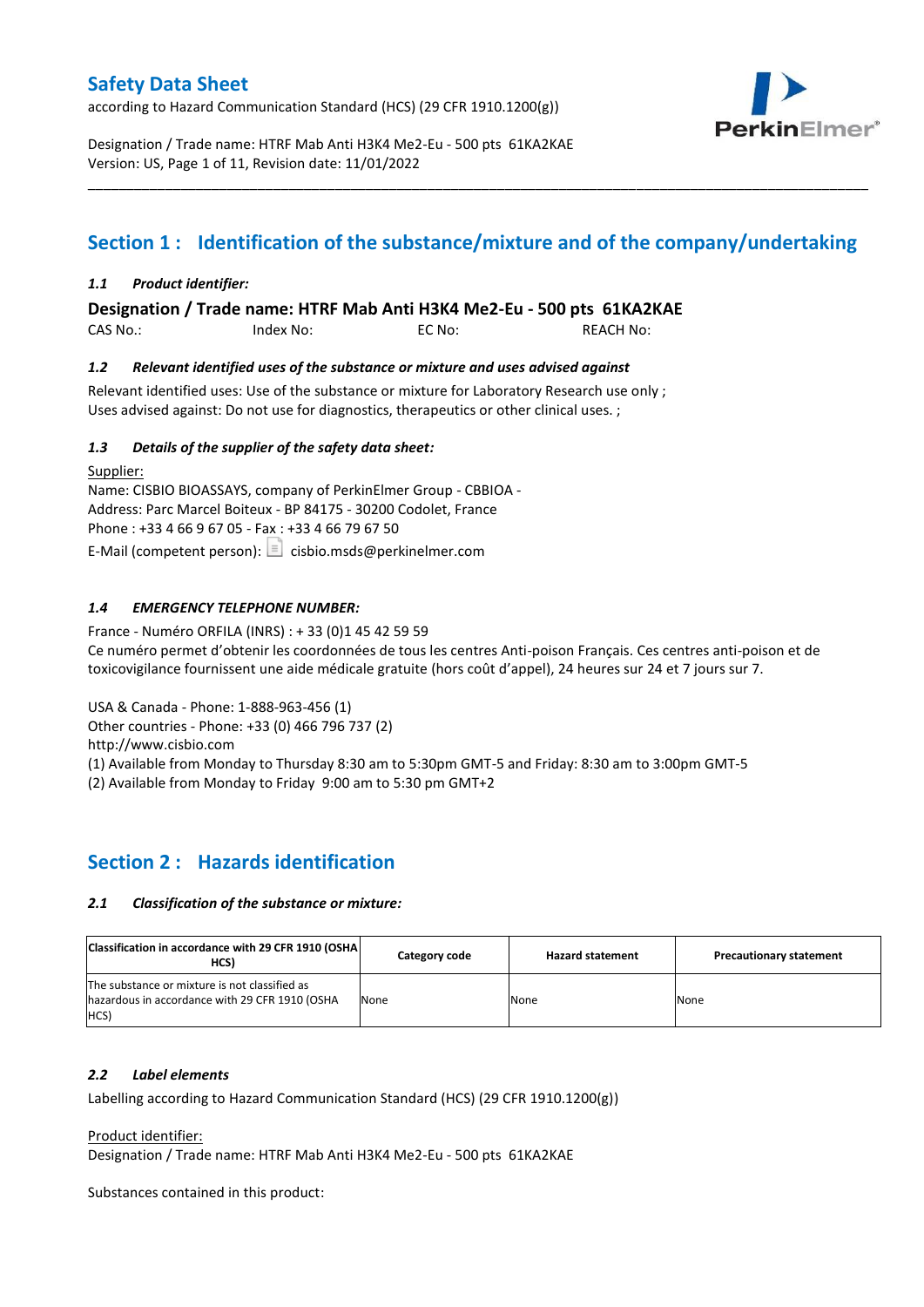according to Hazard Communication Standard (HCS) (29 CFR 1910.1200(g))

Designation / Trade name: HTRF Mab Anti H3K4 Me2-Eu - 500 pts 61KA2KAE Version: US, Page 2 of 11, Revision date: 11/01/2022



Hazard pictograms

Signal word:

Hazard and precautionary statements:

#### *2.3 Other hazards*

The mixture does not contain substances classified as 'Substances of Very High Concern' (SVHC) >= 0.1% published by the European CHemicals Agency (ECHA) under article 57 of REACH. The mixture satisfies neither the PBT nor the vPvB criteria for mixtures in accordance with annexe XIII of the REACH regulations EC 1907/2006. ;

\_\_\_\_\_\_\_\_\_\_\_\_\_\_\_\_\_\_\_\_\_\_\_\_\_\_\_\_\_\_\_\_\_\_\_\_\_\_\_\_\_\_\_\_\_\_\_\_\_\_\_\_\_\_\_\_\_\_\_\_\_\_\_\_\_\_\_\_\_\_\_\_\_\_\_\_\_\_\_\_\_\_\_\_\_\_\_\_\_\_\_\_\_\_\_\_\_\_\_\_\_

Adverse human health effects: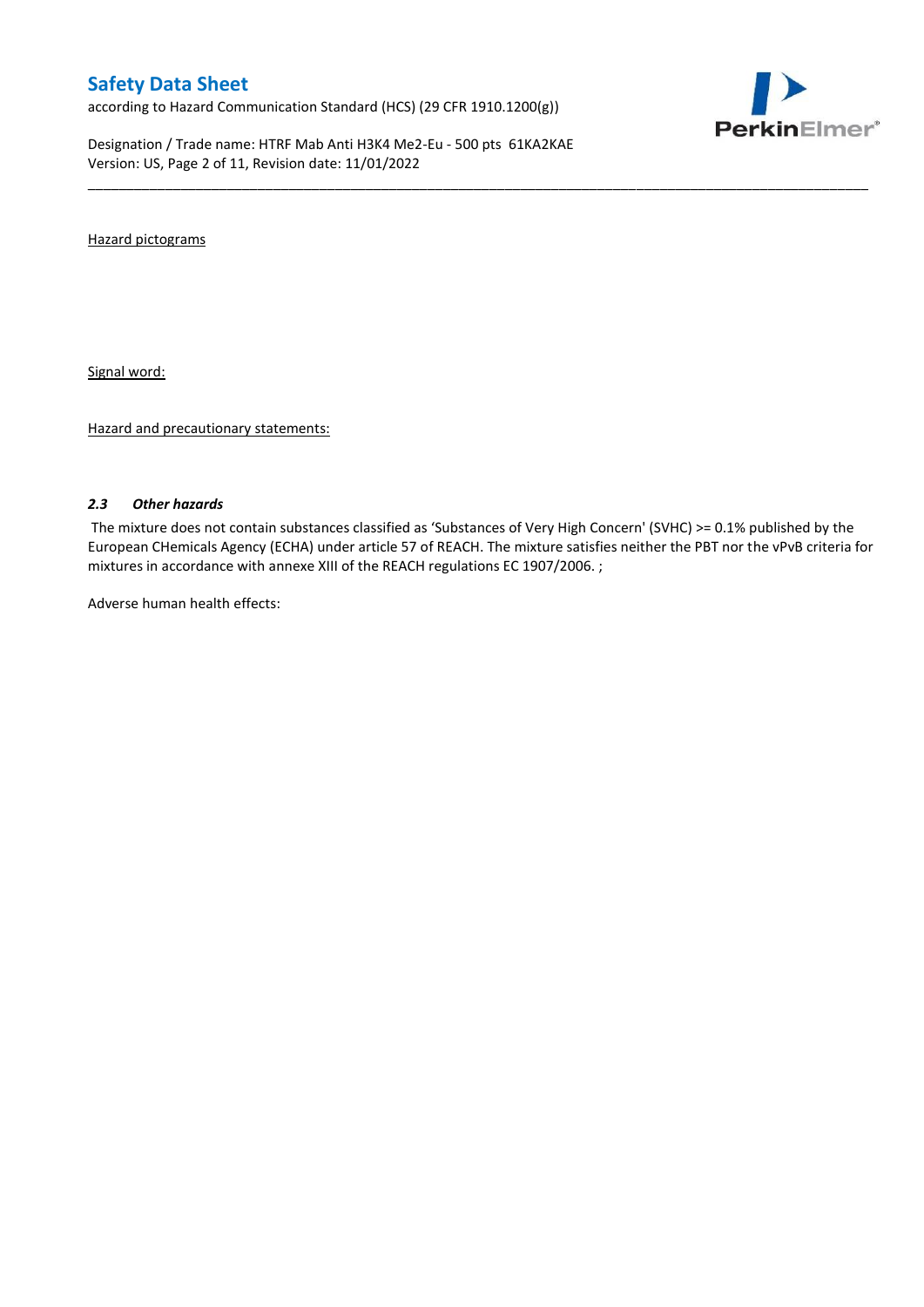according to Hazard Communication Standard (HCS) (29 CFR 1910.1200(g))



Designation / Trade name: HTRF Mab Anti H3K4 Me2-Eu - 500 pts 61KA2KAE Version: US, Page 3 of 11, Revision date: 11/01/2022

# **Section 3 : Composition/information on ingredients**

## *3.2 Mixtures*

Hazardous ingredients:

| Substance name                                                              | CAS <sub>n</sub> ° | Index n° | EC n°     | Classification in accordance with 29 CFR<br>1910 (OSHA HCS) | Concentration<br>(%) | <b>SCL</b> | M-factor |
|-----------------------------------------------------------------------------|--------------------|----------|-----------|-------------------------------------------------------------|----------------------|------------|----------|
| $4-(2-$<br>hydroxyethyl)piperazin-7365-45-9<br>1-ylethanesulphonic<br>lacid |                    |          | 230-907-9 |                                                             | $< 3\%$              |            |          |

\_\_\_\_\_\_\_\_\_\_\_\_\_\_\_\_\_\_\_\_\_\_\_\_\_\_\_\_\_\_\_\_\_\_\_\_\_\_\_\_\_\_\_\_\_\_\_\_\_\_\_\_\_\_\_\_\_\_\_\_\_\_\_\_\_\_\_\_\_\_\_\_\_\_\_\_\_\_\_\_\_\_\_\_\_\_\_\_\_\_\_\_\_\_\_\_\_\_\_\_\_

Additional information:

Full text of H- and EUH-phrases: see SECTION 16.

## **Section 4 : First aid measures**

### *4.1 Description of first aid measures*

**General information**: Do not leave affected person unattended. ;

**Following inhalation**: In case of respiratory tract irritation, consult a physician. ;

**Following skin contact**:After contact with skin, wash immediately with water ;

**Following eye contact**: After contact with the eyes, rinse with water with the eyelids open for a sufficient length of time,

then consult an ophthalmologist immediately. ;

**Following ingestion**: Do NOT induce vomiting. ;

**Self-protection of the first aider**:

### *4.2 Most important symptoms and effects, both acute and delayed*

Symptoms: No known symptoms to date. ; Effects:

#### *4.3 Indication of any immediate medical attention and special treatment needed*

Notes for the doctor:

## **Section 5 : Firefighting measures**

## *5.1 Extinguishing media:*

Suitable extinguishing media: This product is not flammable. Use extinguishing agent suitable for type of surrounding fire ;

## *5.2 Special hazards arising from the substance or mixture*

Hazardous combustion products: /

## *5.3 Advice for fire-fighters*

Wear Protective clothing. ; Additional information: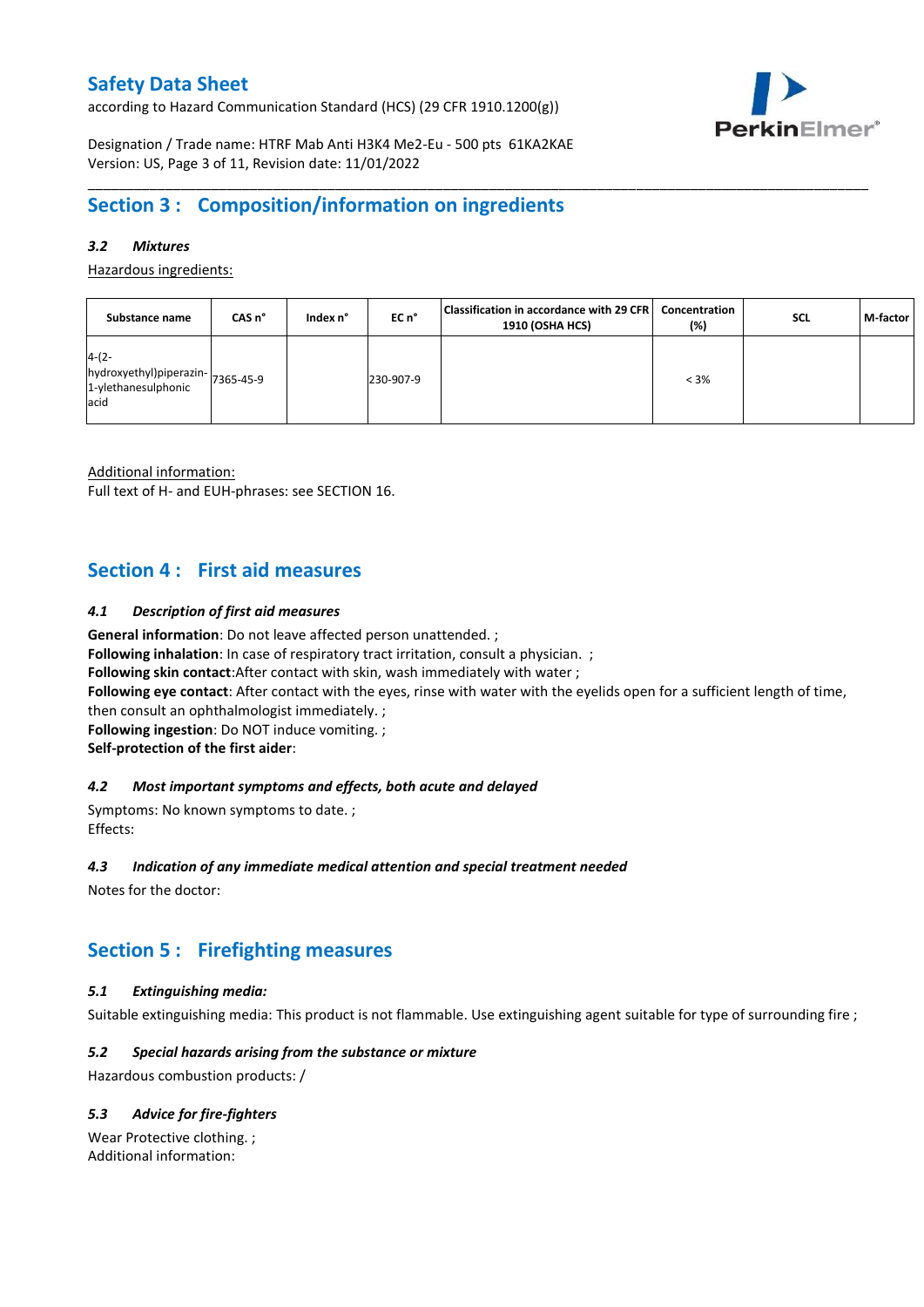according to Hazard Communication Standard (HCS) (29 CFR 1910.1200(g))



Designation / Trade name: HTRF Mab Anti H3K4 Me2-Eu - 500 pts 61KA2KAE Version: US, Page 4 of 11, Revision date: 11/01/2022

## **Section 6 : Accidental release measures**

### *6.1 Personal precautions, protective equipment and emergency procedures*

Emergency procedures: Provide adequate ventilation. ;

### *6.2 Environmental precautions*

Do not allow to enter into surface water or drains. ;

### *6.3 Methods and material for containment and cleaning up*

For cleaning up: Suitable material for taking up: Absorbing material, organic ; Other information:

### *6.4 Reference to other sections*

Additional information:

# **Section 7 : Handling and storage**

## *7.1 Precautions for safe handling*

Protective measures: Advice on safe handling: Avoid contact with skin, eyes and clothes. ; Fire preventions:

Do not eat, drink or smoke in areas where reagents are handled. ; Advice on general occupational hygiene : Handle in accordance with good industrial hygiene and safety practice ;

\_\_\_\_\_\_\_\_\_\_\_\_\_\_\_\_\_\_\_\_\_\_\_\_\_\_\_\_\_\_\_\_\_\_\_\_\_\_\_\_\_\_\_\_\_\_\_\_\_\_\_\_\_\_\_\_\_\_\_\_\_\_\_\_\_\_\_\_\_\_\_\_\_\_\_\_\_\_\_\_\_\_\_\_\_\_\_\_\_\_\_\_\_\_\_\_\_\_\_\_\_

## *7.2 Conditions for safe storage, including any incompatibilities*

Requirements for storage rooms and vessels: Keep container tightly closed. ; Hints on storage assembly: Materials to avoid: Further information on storage conditions:

### *7.3 Specific end uses:*

Recommendations on specific end uses: Observe technical data sheet. ;

# **Section 8 : Exposure controls/personal protection**

### *8.1 Control parameters*

Preliminary remark:

## 8.1.1 Occupational exposure limits:

OSHA (USA)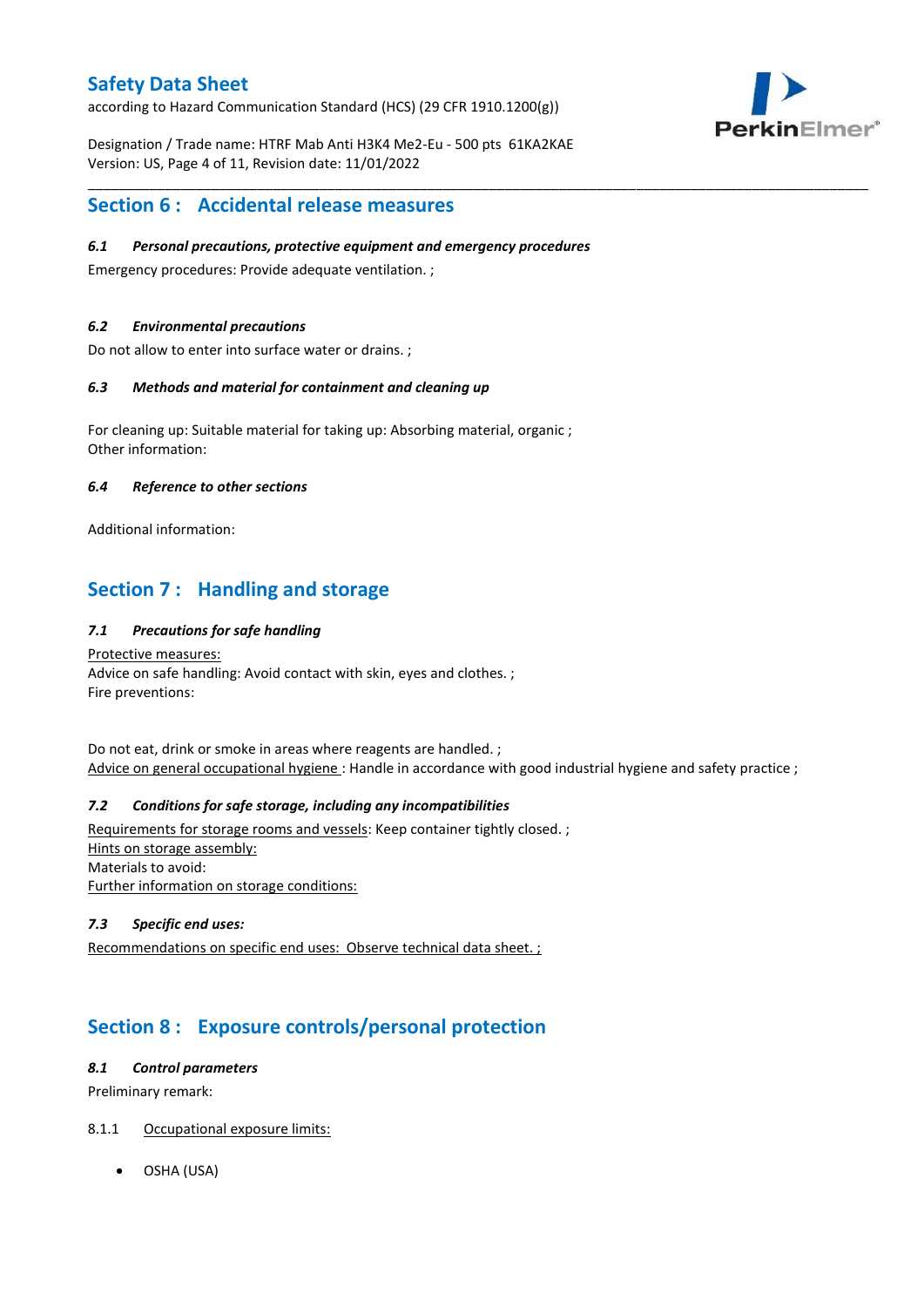according to Hazard Communication Standard (HCS) (29 CFR 1910.1200(g))



## Designation / Trade name: HTRF Mab Anti H3K4 Me2-Eu - 500 pts 61KA2KAE Version: US, Page 5 of 11, Revision date: 11/01/2022

| Occupational Safety and Health Administration (OSHA) Permissible Exposure Limits (PELS) from 29 CFR 1910.1000<br>Source: |        |           |                                                                            |                                                                               |                                                                      |                                                                        |  |  |  |
|--------------------------------------------------------------------------------------------------------------------------|--------|-----------|----------------------------------------------------------------------------|-------------------------------------------------------------------------------|----------------------------------------------------------------------|------------------------------------------------------------------------|--|--|--|
| Substance                                                                                                                | EC-No. | CAS-No    | <b>OSHA Permissible</b><br><b>Exposure Limit (PEL)</b><br>8-hour TWA (ppm) | <b>OSHA Permissible</b><br><b>Exposure Limit (PEL) 8-</b><br>hour TWA (mg/m3) | <b>OSHA Permissible</b><br><b>Exposure Limit (PEL)</b><br>STEL (ppm) | <b>OSHA Permissible</b><br><b>Exposure Limit (PEL)</b><br>STEL (mg/m3) |  |  |  |
| $17365 - 45 - 9$ / 230-907-<br>230-907-9                                                                                 |        | 7365-45-9 |                                                                            |                                                                               |                                                                      |                                                                        |  |  |  |

| Source:<br>TRGS 903, November 2015, BAuA |        |               |             |           |
|------------------------------------------|--------|---------------|-------------|-----------|
| Substance                                | EC No. | <b>CAS-No</b> | BGW (mg/m3) | BGW (ppm) |
| 7365-45-9 / 230-907-230-907-9<br>Ιg      |        | 7365-45-9     |             |           |

## 8.1.2 DNEL/PNEC-values:

• DNEL worker

| Source:                  |                     | <b>GESTIS</b> - substance database |                                                 |                                                       |                                                          |                                                  |                                                       |                                                         |                                                             |
|--------------------------|---------------------|------------------------------------|-------------------------------------------------|-------------------------------------------------------|----------------------------------------------------------|--------------------------------------------------|-------------------------------------------------------|---------------------------------------------------------|-------------------------------------------------------------|
| Substance                | EC No.              | <b>CAS-No</b>                      | Acute - dermal,<br>local effects<br>(mg/kg/day) | Long-term-<br>dermal, local<br>effects<br>(mg/kg/day) | Long-term-<br>dermal.<br>systemic effects<br>(mg/kg/day) | Acute –<br>linhalation. local<br>effects (mg/m3) | Acute –<br>inhalation.<br>systemic effects<br>(mg/m3) | Long-term $-$<br>linhalation. locall<br>effects (mg/m3) | $Long-term -$<br>inhalation,<br>systemic effects<br>(mg/m3) |
| 7365-45-9 /<br>230-907-9 | 230-907-9 7365-45-9 |                                    |                                                 |                                                       |                                                          |                                                  | 23.5-23.5                                             |                                                         |                                                             |

#### • DNEL consumer

| Source:                  |        | <b>GESTIS</b> - substance database |                                                 |                                                          |                                                             |                                                  |                                                       |                                                     |                                                          |
|--------------------------|--------|------------------------------------|-------------------------------------------------|----------------------------------------------------------|-------------------------------------------------------------|--------------------------------------------------|-------------------------------------------------------|-----------------------------------------------------|----------------------------------------------------------|
| <b>Substance</b>         | EC No. | <b>CAS-No</b>                      | Acute - dermal.<br>local effects<br>(mg/kg/day) | Long-term $-$<br>dermal. local<br>effects<br>(mg/kg/day) | Long-term $-$<br>dermal,<br>systemic effects<br>(mg/kg/day) | Acute –<br>linhalation. local<br>effects (mg/m3) | Acute -<br>inhalation.<br>systemic effects<br>(mg/m3) | Long-term-<br>linhalation. local<br>effects (mg/m3) | Long-term-<br>inhalation.<br>systemic effects<br>(mg/m3) |
| 7365-45-9 /<br>230-907-9 |        | 230-907-9 7365-45-9                |                                                 |                                                          |                                                             |                                                  |                                                       |                                                     |                                                          |

## • PNEC

| Source:          | <b>INERIS</b>                  |        |                    |  |              |  |                      |                                                                                                                                                                                                                                                                                                                                                                                                                                                                                                                       |            |                      |  |              |  |  |
|------------------|--------------------------------|--------|--------------------|--|--------------|--|----------------------|-----------------------------------------------------------------------------------------------------------------------------------------------------------------------------------------------------------------------------------------------------------------------------------------------------------------------------------------------------------------------------------------------------------------------------------------------------------------------------------------------------------------------|------------|----------------------|--|--------------|--|--|
|                  |                                |        |                    |  | PNEC AQUATIC |  |                      |                                                                                                                                                                                                                                                                                                                                                                                                                                                                                                                       |            | <b>PNEC Sediment</b> |  |              |  |  |
| <b>Substance</b> | EC-No.                         | CAS-No | freshwater         |  | marine water |  | intermittent release |                                                                                                                                                                                                                                                                                                                                                                                                                                                                                                                       | freshwater |                      |  | marine water |  |  |
|                  |                                |        | $(mg/L)$ $(mg/kg)$ |  |              |  |                      | $\lceil \frac{\text{pmm}}{\text{pmm}} \rceil \cdot \lceil \frac{\text{pmm}}{\text{pmm}} \rceil \cdot \lceil \frac{\text{pmm}}{\text{pmm}} \rceil \cdot \lceil \frac{\text{pmm}}{\text{pmm}} \rceil \cdot \lceil \frac{\text{pmm}}{\text{pmm}} \rceil \cdot \lceil \frac{\text{pmm}}{\text{pmm}} \rceil \cdot \lceil \frac{\text{pmm}}{\text{pmm}} \rceil \cdot \lceil \frac{\text{pmm}}{\text{pmm}} \rceil \cdot \lceil \frac{\text{pmm}}{\text{pmm}} \rceil \cdot \lceil \frac{\text{pmm}}{\text{pmm}} \rceil \cdot$ |            |                      |  |              |  |  |
| 7365-45-9<br>19  | / 230-907- 230-907-9 7365-45-9 |        |                    |  |              |  |                      |                                                                                                                                                                                                                                                                                                                                                                                                                                                                                                                       |            |                      |  |              |  |  |

| Source:   | <b>INERIS</b> |               |        |
|-----------|---------------|---------------|--------|
| Substance | EC-No.        | <b>CAS-No</b> | Others |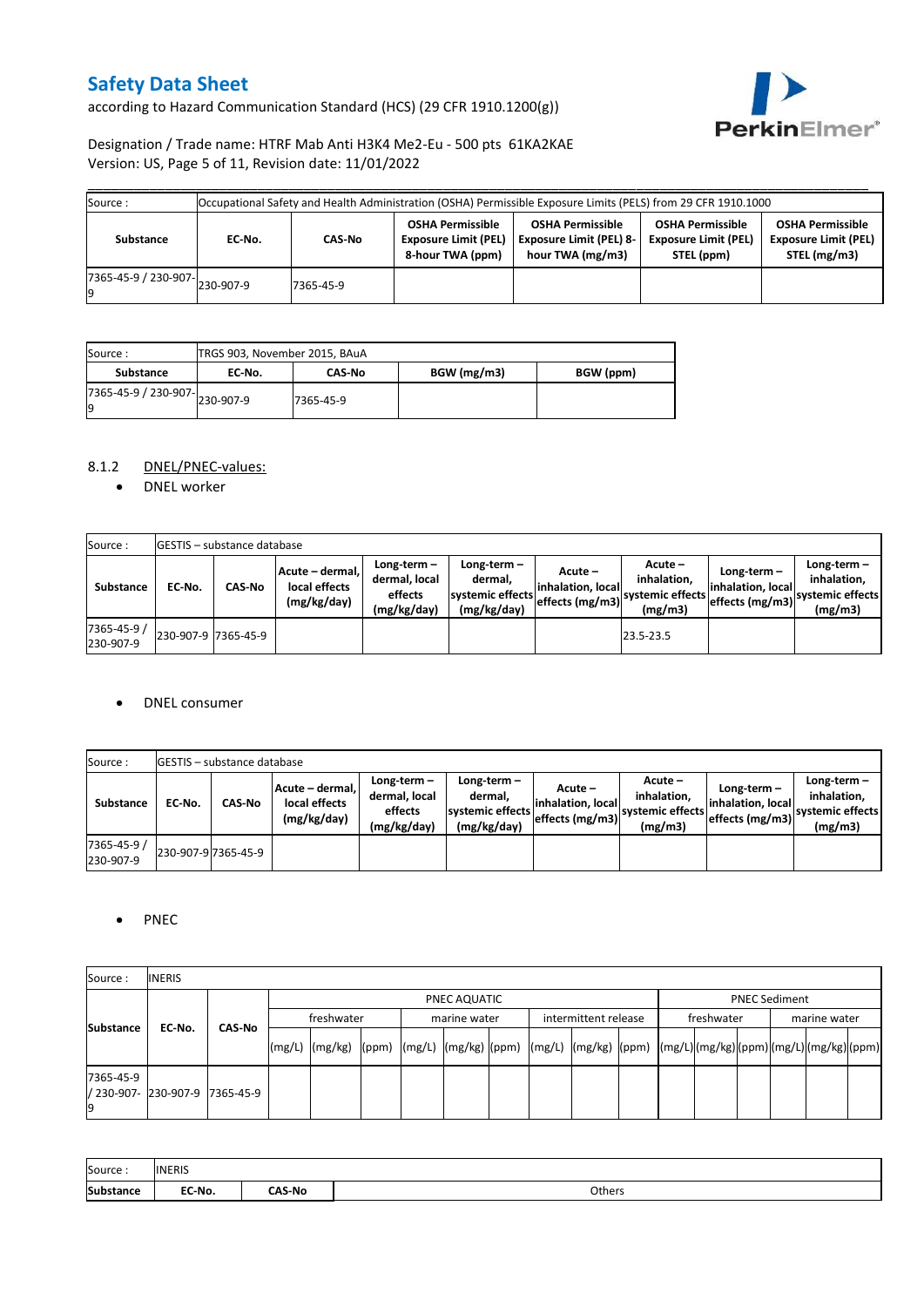according to Hazard Communication Standard (HCS) (29 CFR 1910.1200(g))



Designation / Trade name: HTRF Mab Anti H3K4 Me2-Eu - 500 pts 61KA2KAE Version: US, Page 6 of 11, Revision date: 11/01/2022

|                          |           |           |       | <b>PNEC soil</b> |       |        | PNEC sewage treatment<br>plant |       |        | PNEC air |       |        | PNEC secondary<br>poisoning |       |  |
|--------------------------|-----------|-----------|-------|------------------|-------|--------|--------------------------------|-------|--------|----------|-------|--------|-----------------------------|-------|--|
|                          |           |           | (mg/L | (mg/kg)          | (ppm) | (mg/L) | (mg/kg)                        | (ppm) | (mg/L) | (mg/kg)  | (ppm) | (mg/L) | (mg/kg)                     | (ppm) |  |
| 7365-45-9 /<br>230-907-9 | 230-907-9 | 7365-45-9 |       |                  |       |        |                                |       |        |          |       |        |                             |       |  |

### *8.2 Exposure controls*

8.2.1 Appropriate engineering controls:

Technical measures and appropriate working operations should be given priority over the use of personal protective equipment. See section 7

8.2.2 Personal protective equipment:

Eye / Face protection: Safety glasses with side-shields ;

Skin protection:Gloves ;

Respiratory protection:Ensure adequate ventilation ;

Thermal hazards:

8.2.3 Environmental exposure controls:

Consumer exposure control

Measures related to consumer uses of the substance (as such or in mixtures): Measures related to the service life of the substance in articles:

# **Section 9 : Physical and chemical properties**

#### *9.1 Information on basic physical and chemical properties*

Appearance

| $\frac{1}{2}$         |             |
|-----------------------|-------------|
| Physical state        | Liquid:     |
| Colour                | Colorless · |
| Odour                 |             |
| Odour threshold (ppm) |             |

|                                                             |                                       | Value | Concentration<br>(mol/L) | Method | Temperature (°C) | Pressure (kPa) | Remark |
|-------------------------------------------------------------|---------------------------------------|-------|--------------------------|--------|------------------|----------------|--------|
| pH                                                          |                                       |       |                          |        |                  |                |        |
| Melting point (°C)                                          |                                       |       |                          |        |                  |                |        |
| Freezing point (°C)                                         |                                       |       |                          |        |                  |                |        |
| Initial boiling point/boiling range (°C)                    |                                       |       |                          |        |                  |                |        |
| Flash point (°C)                                            |                                       |       |                          |        |                  |                |        |
| Evaporation rate (kg/m <sup>2</sup> /h)                     |                                       |       |                          |        |                  |                |        |
| Flammability (type:) (%)                                    |                                       |       |                          |        |                  |                |        |
| Upper/lower<br>flammability or explosive<br>limits          | Upper explosive limit<br>(%)          |       |                          |        |                  |                |        |
|                                                             | Lower explosive limit (%)             |       |                          |        |                  |                |        |
| Vapour pressure (kPa)                                       |                                       |       |                          |        |                  |                |        |
| Vapour density (g/cm <sup>3</sup> )                         |                                       |       |                          |        |                  |                |        |
|                                                             | Density (g/cm <sup>3</sup> )          |       |                          |        |                  |                |        |
| <b>Densities</b>                                            | Relative density (g/cm <sup>3</sup> ) |       |                          |        |                  |                |        |
|                                                             | Bulk density (g/cm <sup>3</sup> )     |       |                          |        |                  |                |        |
|                                                             | Critical density (g/cm <sup>3</sup> ) |       |                          |        |                  |                |        |
| Solubility (Type: ) (g/L)                                   |                                       |       |                          |        |                  |                |        |
| Partition coefficient (log Pow)                             |                                       |       |                          |        |                  |                |        |
| n-octanol/water at pH :                                     |                                       |       |                          |        |                  |                |        |
| Auto-ignition temperature (°C)                              |                                       |       |                          |        |                  |                |        |
| Decomposition temperature (°C)<br>Decomposition energy : kJ |                                       |       |                          |        |                  |                |        |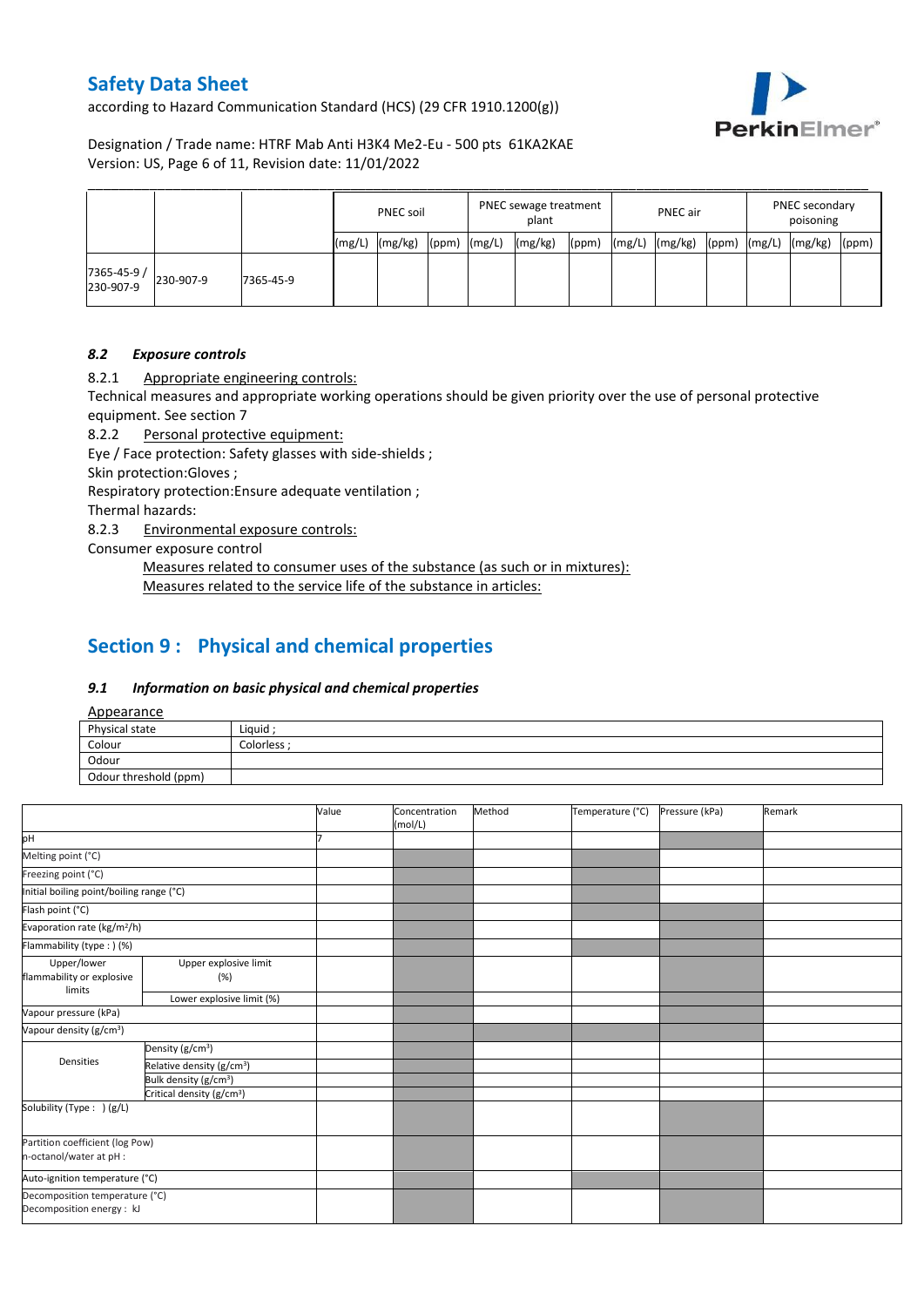according to Hazard Communication Standard (HCS) (29 CFR 1910.1200(g))



Designation / Trade name: HTRF Mab Anti H3K4 Me2-Eu - 500 pts 61KA2KAE Version: US, Page 7 of 11, Revision date: 11/01/2022

| Viscosity            | Viscosity, dynamic (poiseuille)           |  |  |  |
|----------------------|-------------------------------------------|--|--|--|
|                      | Viscosity, cinematic (cm <sup>3</sup> /s) |  |  |  |
| Explosive properties |                                           |  |  |  |
| Oxidising properties |                                           |  |  |  |

### *9.2 Other information:*

No other relevant data available

# **Section 10 : Stability and reactivity**

### *10.1 Reactivity*

This material is considered to be non-reactive under normal use conditions. ;

*10.2 Chemical stability*

- *10.3 Possibility of hazardous reactions*
- *10.4 Conditions to avoid:*
- *10.5 Incompatible materials:*
- *10.6 Hazardous decomposition products:*

Does not decompose when used for intended uses. ;

## **Section 11 : Toxicological information**

Toxicokinetics, metabolism and distribution

*11.1 Information on toxicological effects*

Substances

**Acute toxicity**

Animal data: Acute oral toxicity:

Acute dermal toxicity:

Acute inhalative toxicity:

Practical experience / human evidence: Assessment / Classification: General Remark:

**•** Skin corrosion/irritation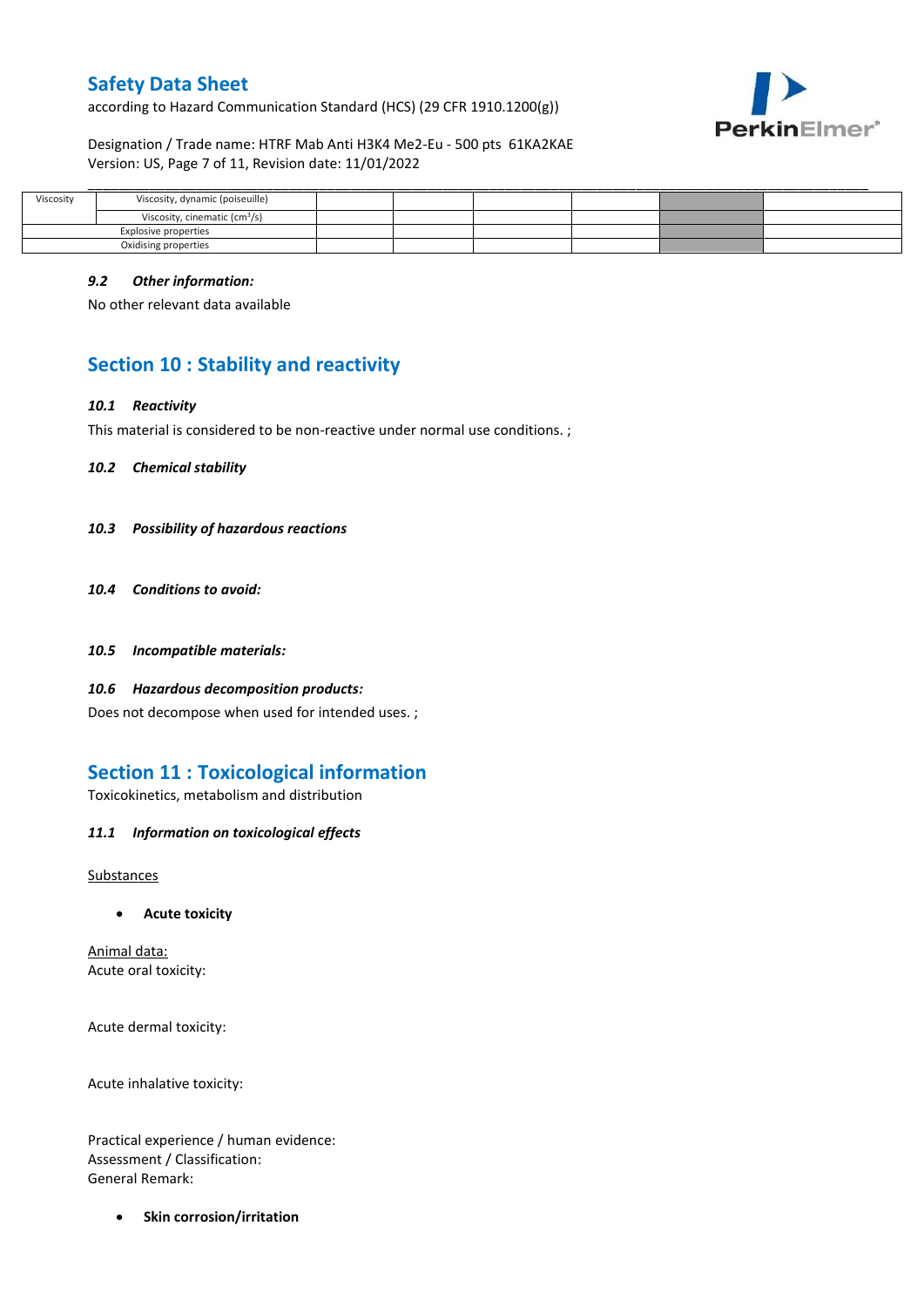according to Hazard Communication Standard (HCS) (29 CFR 1910.1200(g))



Designation / Trade name: HTRF Mab Anti H3K4 Me2-Eu - 500 pts 61KA2KAE Version: US, Page 8 of 11, Revision date: 11/01/2022

\_\_\_\_\_\_\_\_\_\_\_\_\_\_\_\_\_\_\_\_\_\_\_\_\_\_\_\_\_\_\_\_\_\_\_\_\_\_\_\_\_\_\_\_\_\_\_\_\_\_\_\_\_\_\_\_\_\_\_\_\_\_\_\_\_\_\_\_\_\_\_\_\_\_\_\_\_\_\_\_\_\_\_\_\_\_\_\_\_\_\_\_\_\_\_\_\_\_\_\_\_

### Animal data:

In-vitro skin test method: In-vitro skin test result:

Assessment / Classification:

**Eye damage/irritation**

Animal data:

In vitro eye test method: In vitro eye test result: Assessment / Classification:

### C**MR effects (carcinogenity, mutagenicity and toxicity for reproduction)**

o Germ cell mutagenicity:

Animal data:

Assessment / Classification:

o Carcinogenicity

Practical experience / human evidence: Animal data:

Other information: Assessment / Classification:

o Reproductive toxicity

Practical experience / human evidence: Animal data:

Other information: Assessment / Classification:

Overall assessment on CMR properties:

 **Specific target organ toxicity (single exposure)** o STOT SE 1 and 2

Animal data:

Other information:

o STOT SE 3

Practical experience / human evidence:

Other information: Assessment / Classification: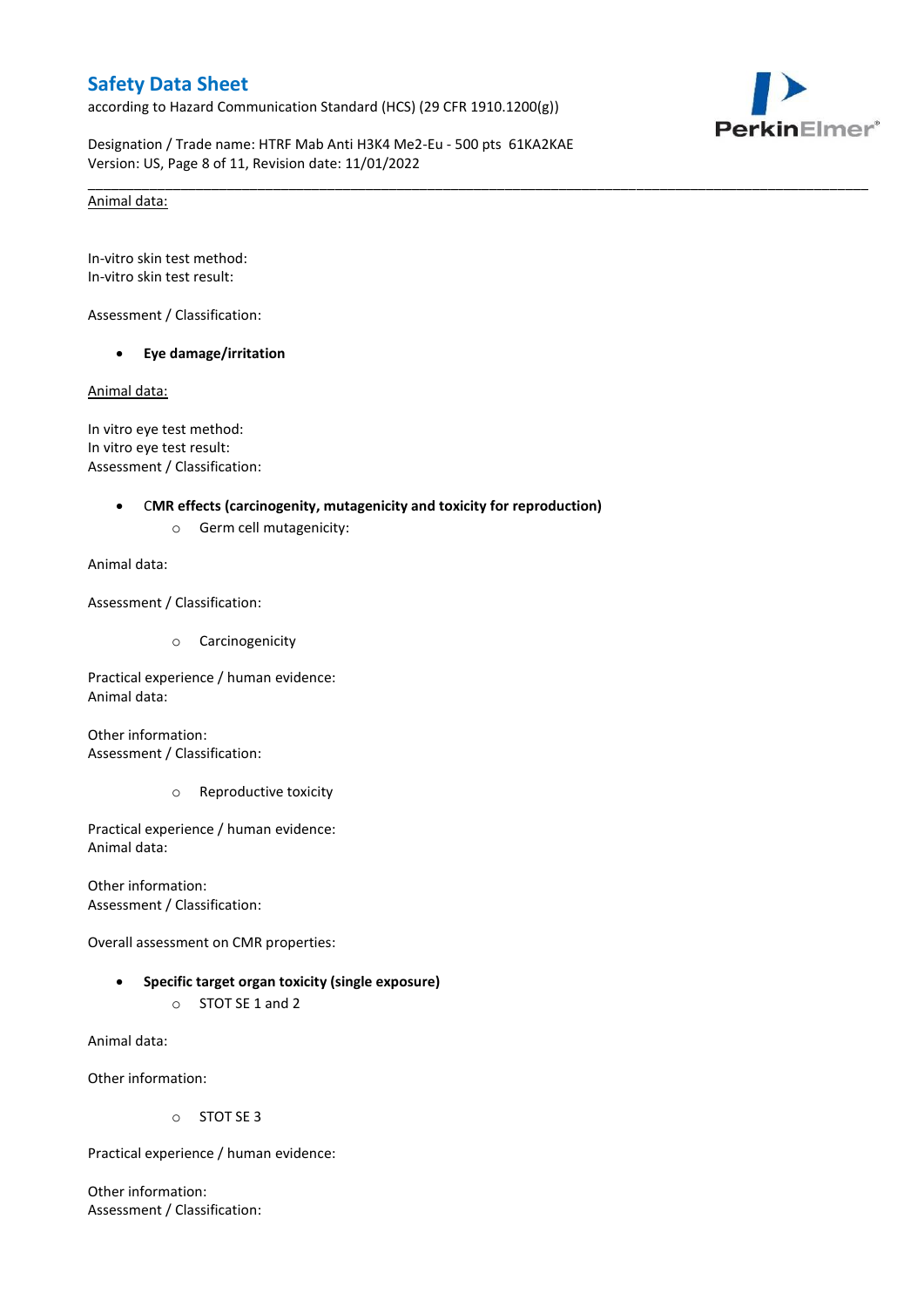according to Hazard Communication Standard (HCS) (29 CFR 1910.1200(g))



Designation / Trade name: HTRF Mab Anti H3K4 Me2-Eu - 500 pts 61KA2KAE Version: US, Page 9 of 11, Revision date: 11/01/2022

### **Specific target organ toxicity (repeated exposure)**

Practical experience / human evidence: Animal data:

Assessment / Classification: Other information

### **Aspiration hazard**

Practical experience / human evidence: Experimental data: viscosity data: see SECTION 9. Assessment / Classification: Remark:

11.1.1 Mixtures No toxicological information is available for the mixture itself

## **Section 12 : Ecological information**

In case that test data regarding one endpoint/differentiation exist for the mixture itself, the classification is carried out according to the substance criteria (excluding biodegradation and bioaccumulation). If no test data exist, the criteria for mixture classification has to be used (calculation method) in this case the toxicological data of the ingredients are shown.

\_\_\_\_\_\_\_\_\_\_\_\_\_\_\_\_\_\_\_\_\_\_\_\_\_\_\_\_\_\_\_\_\_\_\_\_\_\_\_\_\_\_\_\_\_\_\_\_\_\_\_\_\_\_\_\_\_\_\_\_\_\_\_\_\_\_\_\_\_\_\_\_\_\_\_\_\_\_\_\_\_\_\_\_\_\_\_\_\_\_\_\_\_\_\_\_\_\_\_\_\_

#### *12.1 Aquatic toxicity:*

Acute (short-term) fish toxicity

Chronic (long-term) fish toxicity

Acute (short-term) toxicity to crustacea

Chronic (long-term) toxicity to crustacea

Acute (short-term) toxicity to algae and cyanobacteria

Toxicity to microorganisms and other aquatic plants / organisms

Assessment / Classification:

## *12.2 Persistence and degradability* Biodegradation:

Abiotic Degradation:

Assessment / Classification:

## *12.3 Bioaccumulative potential*

Bioconcentration factor (BCF):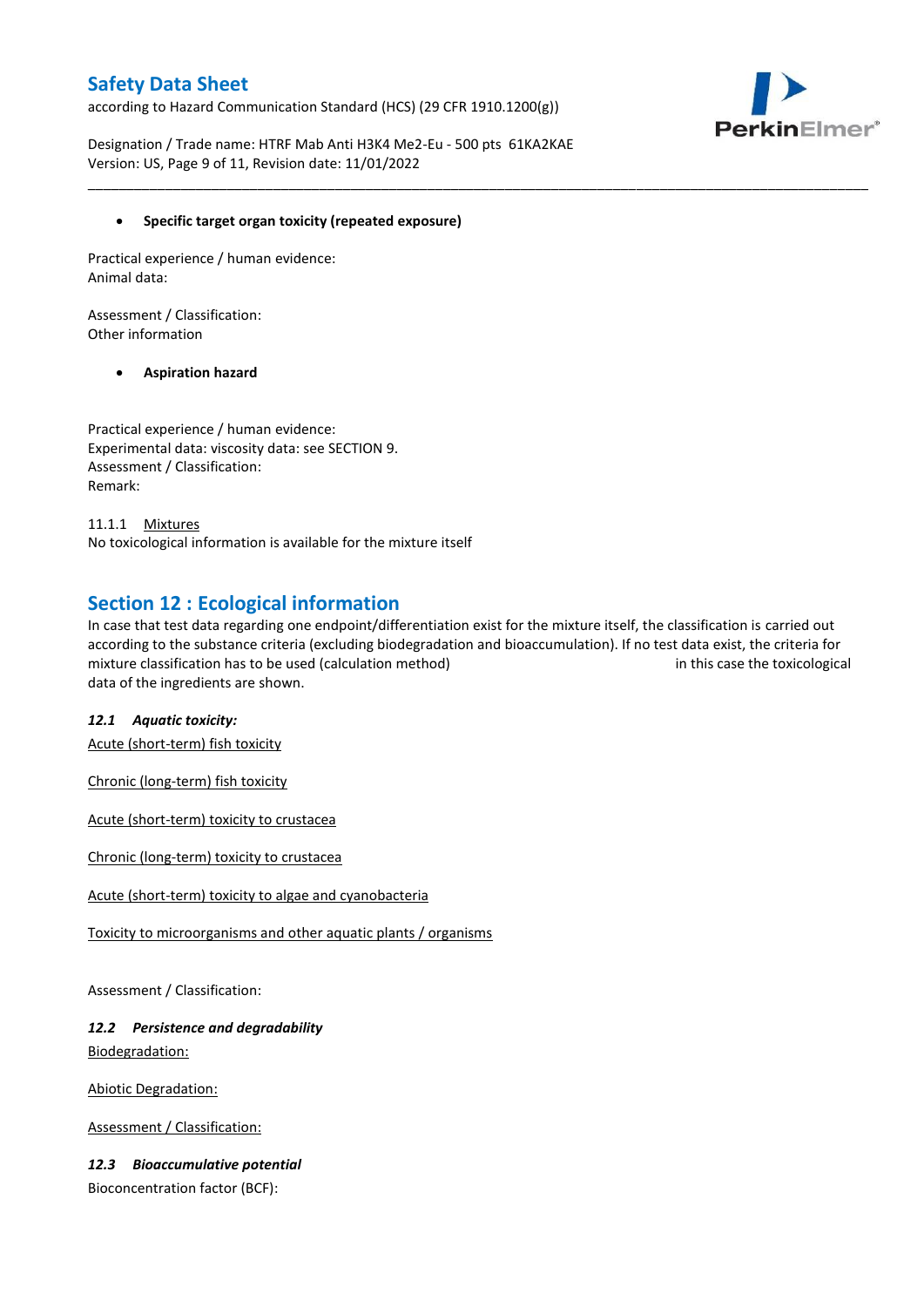according to Hazard Communication Standard (HCS) (29 CFR 1910.1200(g))

Designation / Trade name: HTRF Mab Anti H3K4 Me2-Eu - 500 pts 61KA2KAE Version: US, Page 10 of 11, Revision date: 11/01/2022



### *12.4 Mobility in soil*

### *12.5 Results of PBT and vPvB assessment*

#### *12.6 Other adverse effects:*

Additional ecotoxicological information:

## **Section 13 : Disposal considerations**

## *13.1 Waste treatment methods*

Waste treatment options: Dispose of waste according to applicable legislation. ;

Other disposal recommendations: Additional information:

# **Section 14 : Transport information**

#### ADR/RID/AND/IMDG/IATA

| UN No.                     |  |
|----------------------------|--|
| UN Proper shipping name    |  |
| Transport hazard class(es) |  |
| Hazard label(s)            |  |
|                            |  |
| Packing group              |  |

\_\_\_\_\_\_\_\_\_\_\_\_\_\_\_\_\_\_\_\_\_\_\_\_\_\_\_\_\_\_\_\_\_\_\_\_\_\_\_\_\_\_\_\_\_\_\_\_\_\_\_\_\_\_\_\_\_\_\_\_\_\_\_\_\_\_\_\_\_\_\_\_\_\_\_\_\_\_\_\_\_\_\_\_\_\_\_\_\_\_\_\_\_\_\_\_\_\_\_\_\_

#### *Transport in bulk according to Annex II of MARPOL 73/78 and the IBC Code*

| Land transport (ADR/RID)                                             |                                                  |  |  |
|----------------------------------------------------------------------|--------------------------------------------------|--|--|
| Classification code ADR:                                             | Special Provisions for ADR/RID:                  |  |  |
| Limited quantities for ADR/RID:                                      | <b>Excepted Quantities for ADR/RID:</b>          |  |  |
| Packing Instructions for ADR/RID:                                    |                                                  |  |  |
| Special packing provisions for ADR/RID:                              |                                                  |  |  |
| Mixed packing provisions:                                            | Portable tanks and bulk containers Instructions: |  |  |
| Portable tanks and bulk containers Special Provisions:               |                                                  |  |  |
| <b>ADR Tank Code:</b>                                                | ADR Tank special provisions:                     |  |  |
| Vehicle for tank carriage:                                           | Special provisions for carriage Packages:        |  |  |
| Special provisions for carriage Bulk:                                |                                                  |  |  |
| Special provisions for carriage for loading, unloading and handling: |                                                  |  |  |
| Special Provisions for carriage Operation:                           |                                                  |  |  |
| Hazard identification No:                                            | Transport category (Tunnel restriction code):    |  |  |
| Sea transport (IMDG)                                                 |                                                  |  |  |
| Marine Pollutant:                                                    | Subsidiary risk(s) for IMDG:                     |  |  |
| Packing provisions for IMDG:                                         | Limited quantities for IMDG:                     |  |  |
| Packing instructions for IMDG:                                       | <b>IBC</b> Instructions:                         |  |  |
| <b>IBC Provisions:</b>                                               | <b>IMO tank instructions:</b>                    |  |  |
| UN tank instructions:                                                | Tanks and bulk Provisions:                       |  |  |
| EmS:                                                                 | Stowage and segregation for IMDG:                |  |  |
| Properties and observations:                                         |                                                  |  |  |